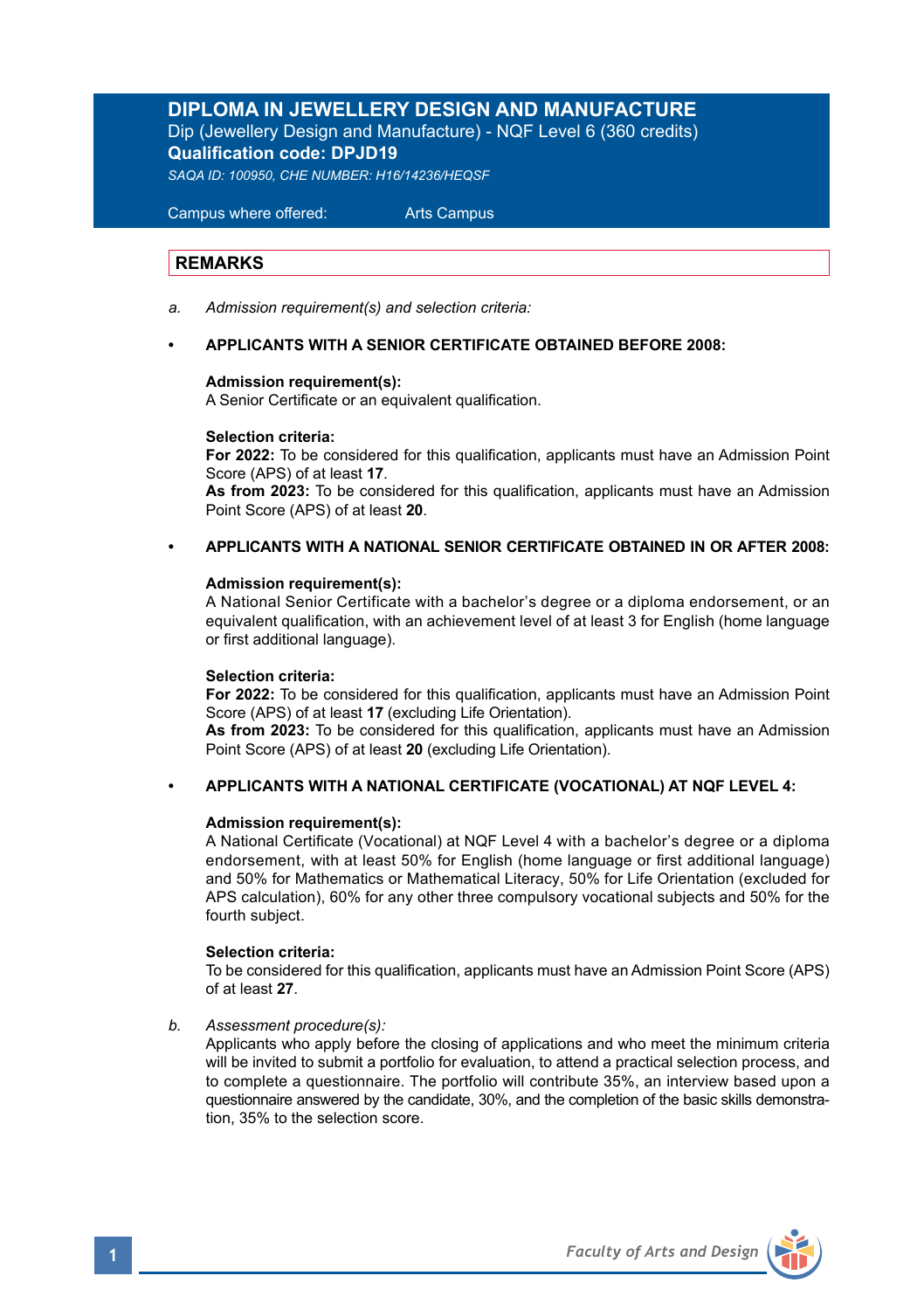Aspects that are taken into consideration are: potential to complete the programme success fully; creativity; two-dimensional and three-dimensional skills; ability to demonstrate basic skills sets in working with materials; design ability; drawing skills; sense of colour, and general potential and craftsmanship.

 Acceptance is subject to available capacity according to the Student Enrolment Plan (SEP). Once a programme is full, a waiting list will be in place to provide an opportunity for applicants to fill places of those who did not register on time. Applicants will be informed of their status per official letter from the Office of the Registrar, alternatively, they can check their application status on the TUT website, www.tut.ac.za.

- *c. Recognition of Prior Learning (RPL), equivalence and status:* See Chapter 30 of Students' Rules and Regulations.
- *d. Intake for the qualification:* January only.
- *e. Presentation:* Day classes.
- *f. Minimum duration:* Three years.
- *g. Exclusion and readmission:* See Chapter 2 of Students' Rules and Regulations.
- *h. WIL in Jewellery Design I and II (Work-Integrated Learning):*  See Chapter 5 of Students' Rules and Regulations.

# **CURRICULUM**

# **FIRST YEAR**

| CODE                              | <b>MODULE</b>                               | <b>NOF-L</b> | <b>CREDIT</b> | <b>PREREQUISITE MODULE(S)</b> |  |
|-----------------------------------|---------------------------------------------|--------------|---------------|-------------------------------|--|
| <b>HAW105D</b>                    | Jewellery History Africa and the<br>World I | (5)          | (20)          |                               |  |
| <b>INI125D</b>                    | Information Literacy I (block<br>module)    | (5)          | (2)           |                               |  |
| <b>JDE105D</b>                    | Jewellery Design I                          | (5)          | (26)          |                               |  |
| JTP105D                           | Jewellery Techniques I                      | (5)          | (32)          |                               |  |
| <b>JWR105D</b>                    | Jewellery Rendering I                       | (5)          | (18)          |                               |  |
| <b>LFI125X</b>                    | Life Skills I (block module)                | (5)          | (2)           |                               |  |
| <b>FIRST SEMESTER</b>             |                                             |              |               |                               |  |
| 12P115D                           | Communication for Academic<br>Purposes      | (5)          | (10)          |                               |  |
| CPL115X                           | Computer Literacy                           | (5)          | (10)          |                               |  |
| TOTAL CREDITS FOR THE FIRST YEAR: |                                             |              | 120           |                               |  |
| <b>SECOND YEAR</b>                |                                             |              |               |                               |  |

| <b>CODE</b>        | <b>MODULE</b>                                  | NOF-L      | <b>CREDIT</b> | <b>PREREQUISITE MODULE(S)</b>                |
|--------------------|------------------------------------------------|------------|---------------|----------------------------------------------|
| HAW206D            | Jewellery History Africa and the<br>World II   | (6)        | (18)          | Jewellery History Africa and the<br>World I  |
| JDE206D<br>JTP206D | Jewellery Design II<br>Jewellery Techniques II | (6)<br>(6) | (28)<br>(30)  | Jewellery Design I<br>Jewellery Techniques I |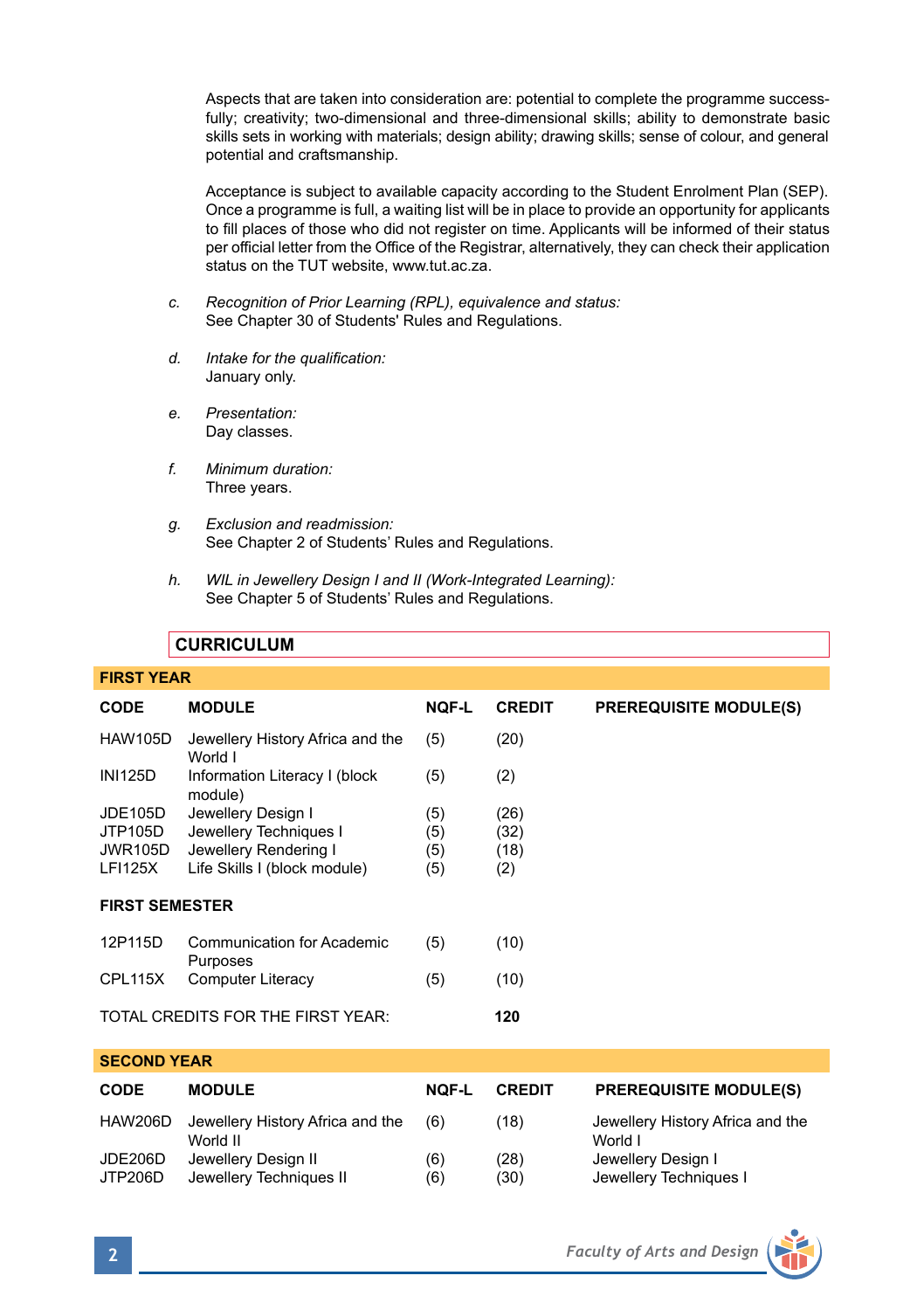|                   |                                                 |              |               | Jewellery Rendering I<br>Jewellery Techniques I |  |
|-------------------|-------------------------------------------------|--------------|---------------|-------------------------------------------------|--|
|                   | TOTAL CREDITS FOR THE SECOND YEAR:              | 120          |               |                                                 |  |
| <b>THIRD YEAR</b> |                                                 |              |               |                                                 |  |
| CODE              | <b>MODULE</b>                                   | <b>NOF-L</b> | <b>CREDIT</b> | <b>PREREQUISITE MODULE(S)</b>                   |  |
| EJE315D           | Entrepreneurship I (second-<br>semester module) | (5)          | (10)          |                                                 |  |
| JDE306D           | Jewellery Design III                            | (6)          | (21)          | Jewellery Design II                             |  |
| JTP306D           | Jewellery Techniques III                        | (6)          | (23)          | Jewellery Techniques II                         |  |
| JWH306D           | Jewellery History III                           | (6)          | (17)          | Jewellery History Africa and the                |  |
|                   |                                                 |              |               | World II                                        |  |
| JWR306D           | Jewellery Rendering III                         | (6)          | (14)          | Jewellery Rendering II                          |  |
| WJD306D           | WIL in Jewellery Design II                      | (6)          | (35)          | Jewellery Design I                              |  |
|                   |                                                 |              |               |                                                 |  |

JWR206D Jewellery Rendering II (6) (19) Jewellery Rendering I<br>WJD206D WIL in Jewellery Design I (6) (25) Jewellery Design I

| TOTAL CREDITS FOR THE THIRD YEAR:    | 120 |
|--------------------------------------|-----|
| TOTAL CREDITS FOR THE QUALIFICATION: | 360 |

WJD206D WIL in Jewellery Design I (6) (25)

# **MODULE INFORMATION (OVERVIEW OF SYLLABUS)**

The syllabus content is subject to change to accommodate industry changes. Please note that a more detailed syllabus is available at the department or in the study quide that is applicable to a particular module. At time of publication, the syllabus content was defined as follows:

# **C**

## **COMMUNICATION FOR ACADEMIC PURPOSES (12P115D) 1 X 3-HOUR PAPER** *(Module custodian: Department of Design Studies)*

A workable knowledge of English is an essential skill for any graduate who is required to conduct themselves successfully in a professional working environment. This module will equip students with the competencies required to compose a selection of written texts related to communicating both internally and externally within a professional environment. In addition, the module includes strategies that are essential for the effective communication in various situations, including small groups to avoid unproductive conflict, a multicultural context, etc. (Total notional time: 100 hours)

# **COMPUTER LITERACY (CPL115X) CONTINUOUS ASSESSMENT**

# *(Module custodian: End User Computing Unit)*

This module provides foundational knowledge in computing fundamentals, essential digital skills in key applications based on MS Office Suite and network basics (i.e. MS Outlook and Internet). Online exams are mapped with End-User Computing: SAQA 49077 (61591) Core Element as well as Internet and Computing Core Certification (IC3). (Total notional time: 100 hours)

# **E**

# **ENTREPRENEURSHIP I (EJE315D) CONTINUOUS ASSESSMENT**

*(Module custodian: Department of Design Studies)* This module is concerned with the study of the basics of arts-based business principles and the application of entrepreneurial strategies specifically within the creative industries. In introducing these principles to the art student, this module will prepare the student for the world of work as a creative industries individual and novice entrepreneur in the discipline-related field. Arts-based business and ethical entrepreneurial practices are recognised as the foundations for good professional operations in entrepreneurship in the creative industries. (Total notional time: 100 hours)

Jewellery Rendering I Jewellery Techniques II WIL in Jewellery Design I

**3** *Faculty of Arts and Design*

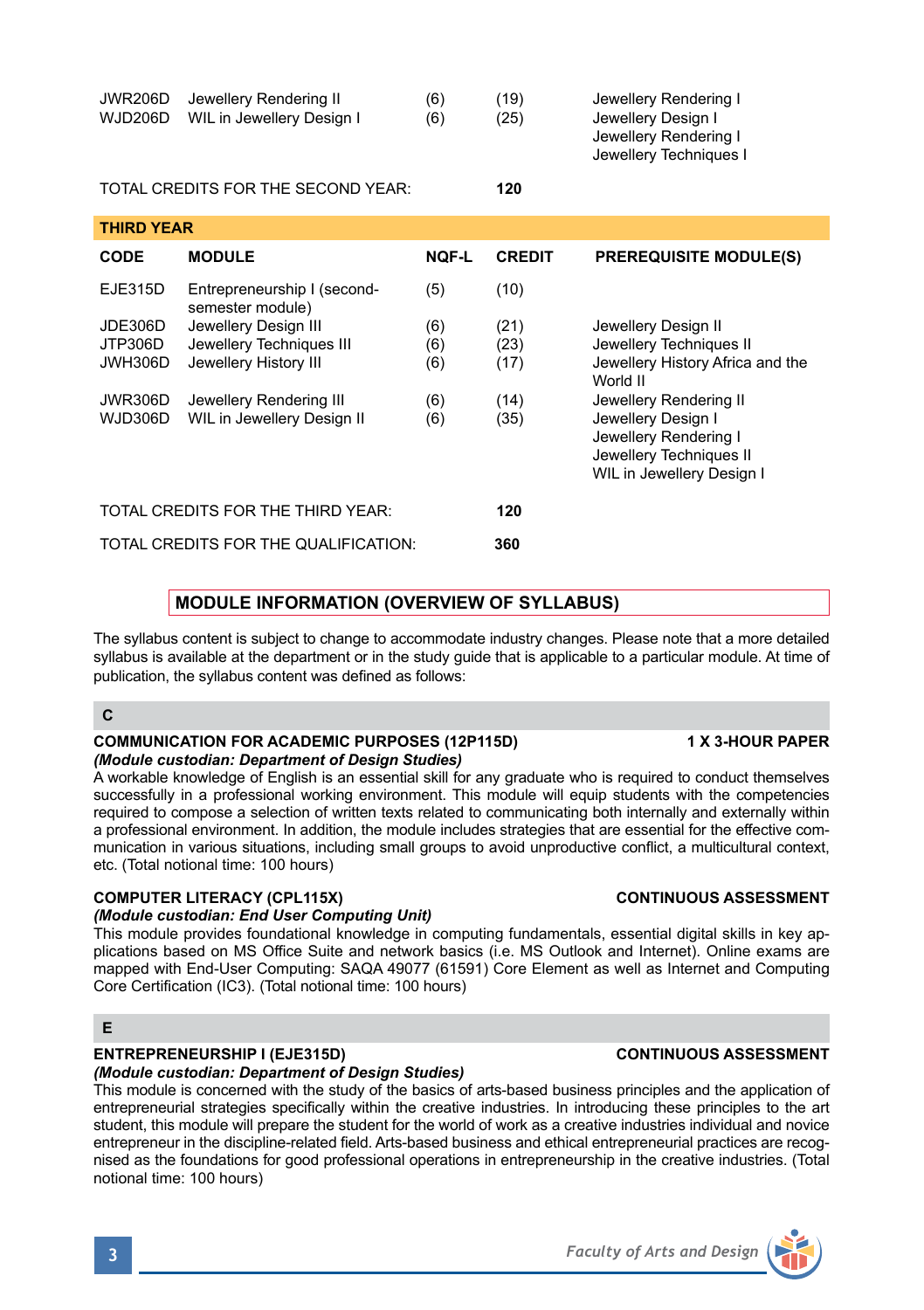# **INFORMATION LITERACY I (INI125D) CONTINUOUS ASSESSMENT**

## *(Module custodian: Directorate of Library and Information Services)*

Introduction of information literacy. Development of a search strategy and application of a search string to search engines and academic databases. Evaluation of information sources. Ethical and legal use of information. (Total notional time: 20 hours)

# **J**

# **JEWELLERY DESIGN I (JDE105D) CONTINUOUS ASSESSMENT**

## *(Module custodian: Department of Design Studies)*

This core module will teach the students the fundamental elements and principles of jewellery design, and begin to inform the students regarding the understanding and application of selected steps and principles, as a means to communicating design concepts. The module also contains a basic introduction to the field of digital jewellery design. (Total notional time: 260 hours)

## **JEWELLERY DESIGN II (JDE206D) CONTINUOUS ASSESSMENT**

## *(Module custodian: Department of Design Studies)*

This module continues to address the theoretical and practical design aspects related to jewellery more rigorously, and further develop the understanding and application of design elements, as a means to communicating more complex design concepts. The module will also use the basic commands, functions and aspects of the 3-D digital jewellery design interface as a means to translate rendered design into digital design. (Total notional time: 280 hours)

# **JEWELLERY DESIGN III (JDE306D) CONTINUOUS ASSESSMENT**

## *(Module custodian: Department of Design Studies)*

In this exit level module, the students will be required to apply the fundamentals of jewellery design yet more rigorously, and further develop the understanding and application of the selected design elements and principles, as a means of communicating even more complex and specialised design concepts. More complex jewellery pieces will be designed on CAD. (Total notional time: 210 hours)

## **JEWELLERY HISTORY III (JWH306D) 1 X 3-HOUR PAPER**

## *(Module custodian: Department of Design Studies)*

Continued theoretical background of the history of jewellery, new world design and technical traditions; The emergence of the contemporary jewellery environment (commercial and artistic); Principles of the analysis of various commercial styles, through the understanding of technical aspects prevalent in specified commercial environments. (Total notional time: 170 hours)

# **JEWELLERY HISTORY AFRICA AND THE WORLD I (HAW105D) 1 X 2-HOUR PAPER**

# *(Module custodian: Department of Design Studies)*

This module will provide the students with a fundamental theoretical background of the history of jewellery, from a global perspective, including a broad continent-wide overview of the early developments of African jewellery. The understanding of this knowledge and its key concepts will facilitate the ability to identify and apply aspects of the theory to the other modules in the programme. (Total notional time: 200 hours)

## **JEWELLERY HISTORY AFRICA AND THE WORLD II (HAW206D) 4 X 3-HOUR PAPER** *(Module custodian: Department of Design Studies)*

This module will provide the students with a continued theoretical background of the history of jewellery, more particularly within the African paradigm, interrogating historically significant regions and cultures with regards to developments in jewellery across the African landscape. The students will be taught the principles of analysis of style based upon specific cultural characteristics, via the understanding of technical aspects peculiar to specific cultures or peoples. (Total notional time: 180 hours)

# **JEWELLERY RENDERING I (JWR105D) CONTINUOUS ASSESSMENT**

# *(Module custodian: Department of Design Studies)*

The skills learned during this module are used as an essential tool for the communication of design concepts, as well as the interpretation of technical information related to fabrication and manufacture. (Total notional time: 180 hours)